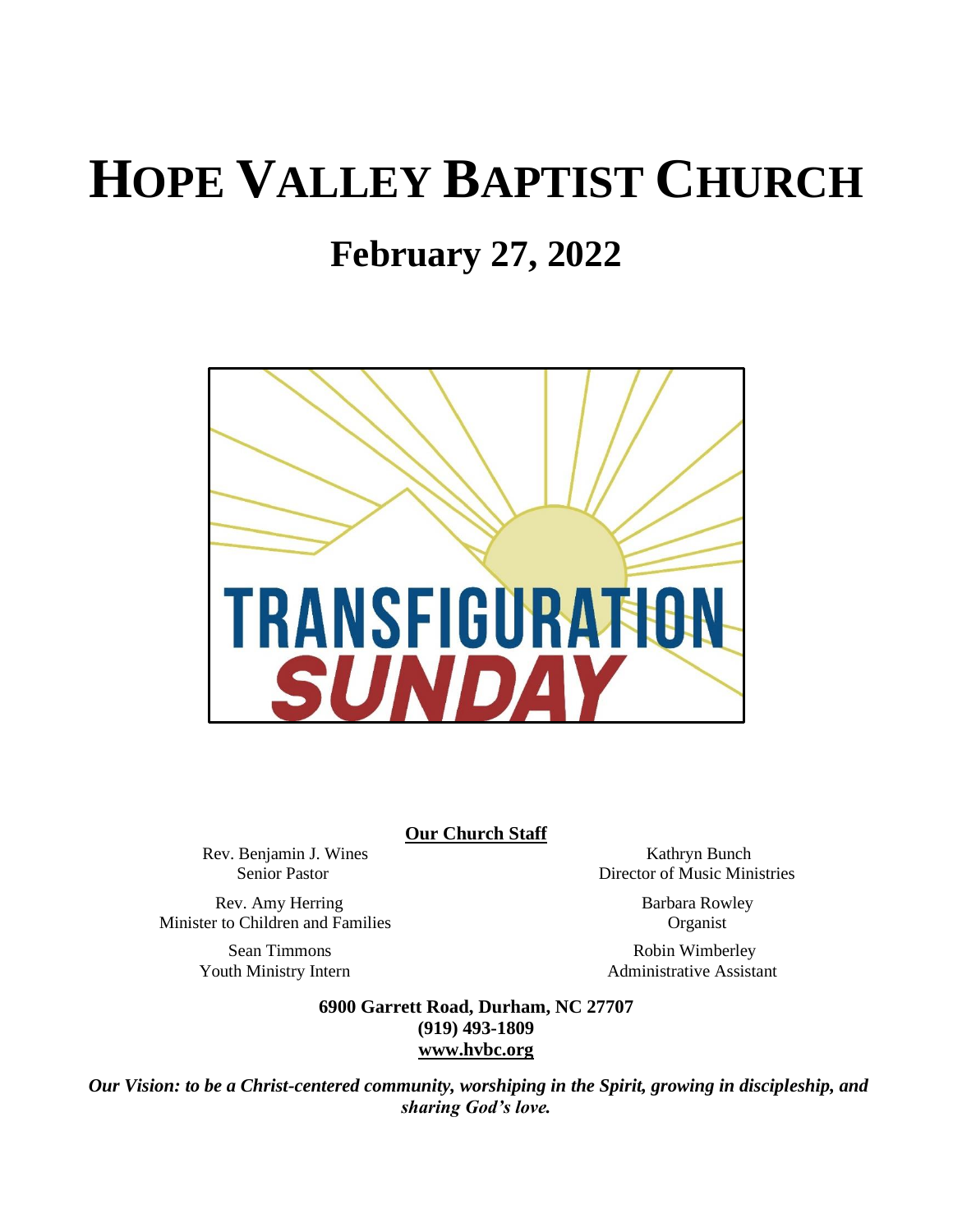# **The Church at Worship**

**Gathering Music**

**Welcome and Announcements Rev. Benjamin Wines Rev. Benjamin Wines Chiming of the Trinity** Barbara Rowley **Prelude** *Shine, Jesus, Shine*Kathryn Bunch and **SHINE Barbara Rowley Call to Worship** Psalm 99:2-4, 6-9 Rev. Amy Herring Leader: The Lord is great in Zion; **People: He is exalted over all the peoples.** Leader: Let them praise Your great and awesome name. **People: Holy is He!** Leader: Mighty King, lover of justice, You have established equity; **People: You have executed justice and righteousness in Jacob.** Leader: Moses and Aaron were among His priests, Samuel also called on His name. **People: They cried to the Lord, and He answered them.** Leader: He spoke to them in the pillar of cloud; **People: They kept His decrees, and the statutes that He gave them.** Leader: O Lord our God, You answered them; You were a forgiving God to them, **People: But an avenger of their wrongdoings.** Leader: Extol the Lord our God, and worship at His holy mountain; **People: For the Lord our God is holy.**

### **Invocation** Rev. Amy Herring

**Hymn of Praise** *<i>Immortal, Invisible, God Only Wise* ST. DENIO

*Immortal, invisible, God only wise, in light inaccessible hid from our eyes, most blessed, most glorious, the Ancient of Days, almighty, victorious, Thy great name we praise.*

*Unresting, unhasting, and silent as light, nor wanting, nor wasting, Thou rulest in might; Thy justice, like mountains, high soaring above Thy clouds, which are fountains of goodness and love.*

*To all, life Thou givest, to both great and small; in all life Thou livest, the true life of all; we blossom and flourish as leaves on the tree, and wither and perish – but naught changeth Thee.*

*Great Father of glory, pure Father of light, Thine angels adore Thee, all veiling their sight; all praise we would render; O help us to see 'tis only the splendor of light hideth Thee!*

| <b>Scripture Reading</b>  | 2 Corinthians $3:12-4:2$                                                                                          | Lucy Woodell       |
|---------------------------|-------------------------------------------------------------------------------------------------------------------|--------------------|
| <b>Children's Message</b> |                                                                                                                   | Rev. Amy Herring   |
| <b>Hymn of Faith</b>      | Arise, Your Light Is Come                                                                                         | <b>FESTAL SONG</b> |
|                           | Arise, your light is come! The Spirit's call obey; show forth the glory of your God, which shines on you today.   |                    |
|                           | Arise, your light is come! Fling wide the prison door; proclaim the captive's liberty, good tiding to the poor.   |                    |
|                           | Arise, your light is come! All you in sorrow born, bind up the brokenhearted<br>ones and comfort those who mourn. |                    |
|                           | Arise, your light is come! The mountains burst in song! Rise up like eagles on the wing,                          |                    |

*God's power will make us strong.*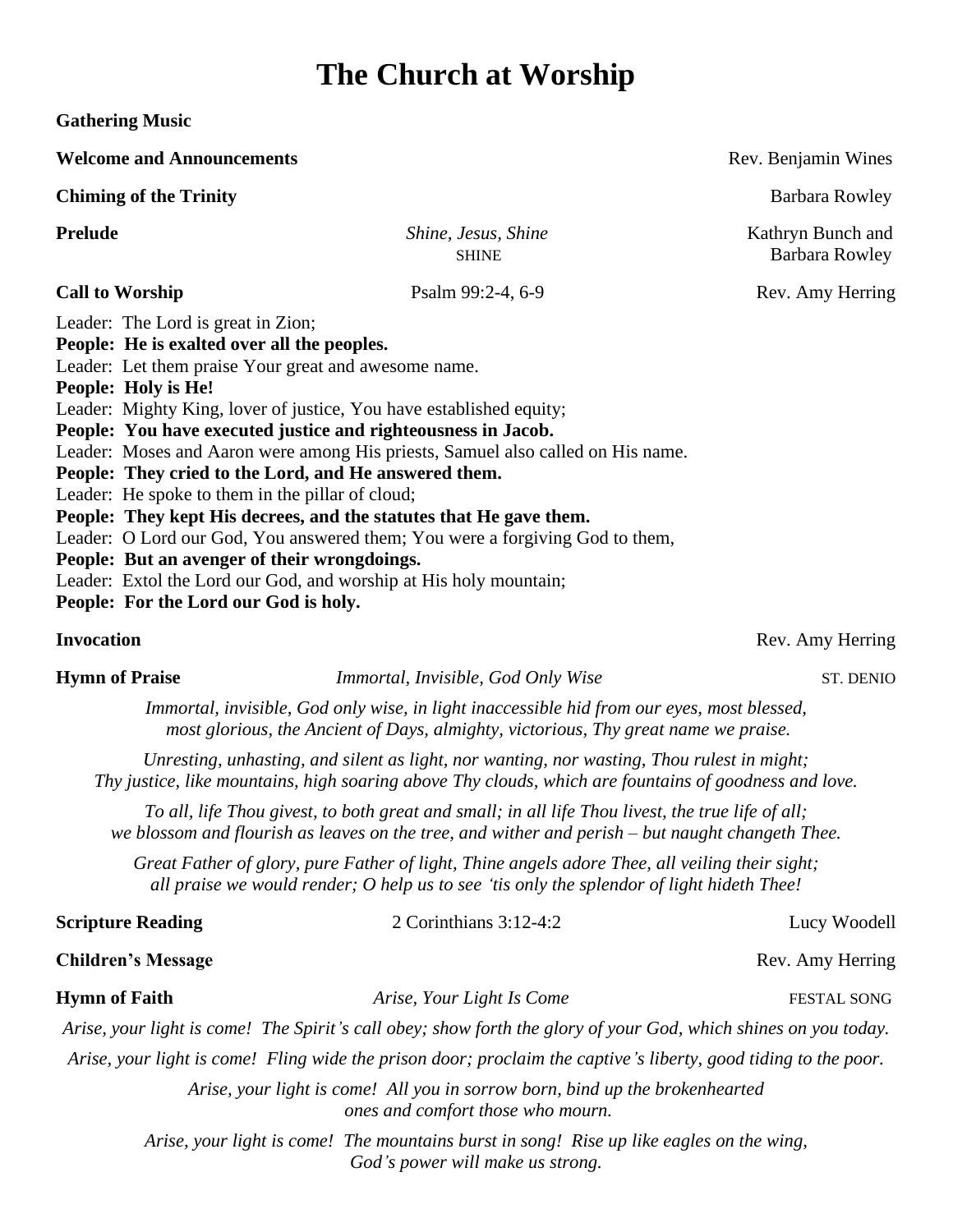### **Pastoral Prayer and Lord's Prayer Rev. Benjamin Wines Rev. Benjamin Wines**

**Our Father, Who art in heaven, hallowed be Thy name. Thy kingdom come, Thy will be done on earth as it is in heaven. Give us this day our daily bread. And forgive us our trespasses as we forgive those who trespass against us. And lead us not into temptation, but deliver us from evil. For Thine is the kingdom, and the power, and the glory, forever, Amen.**

**Anthem** *10,000 Reasons*Mike Bunch arr. Lloyd Larson Mike Dossett

John Myers

*Bless the Lord, O my soul, O my soul; worship his holy name. Sing like never before, O my soul; I'll worship your holy name. The sun comes up, it's a new day dawning, it's time to sing your song again. Whatever may pass, and whatever lies before me, let me be singing when the evening comes.* 

*Bless the Lord, O my soul, my soul; worship his holy name. Sing like never before, my soul; I'll worship your holy name. You're rich in love and you're slow to anger. Your name is great and your heart is king. For all your goodness, I will keep on singing; ten thousand reasons for my heart to find.* 

*Bless the Lord, O my soul, O my soul; worship his holy name. Sing like never before, O my soul; I'll worship your holy name. And on that day when my strength is failing, the end draws near and my time has come; still my soul will sing your praise unending ten thousand years and then forevermore!*

*Bless the Lord, O my soul, O my soul; worship his holy name. Sing like never before, O my soul; I'll worship your holy name. I'll worship your holy name.*

### **Sermon** *From One Glory to Another Rev. Benjamin Wines*

**Hymn of Commitment** *<i>I Want to Walk as a Child of the Light HOUSTON* 

*I want to walk as a child of the light; I want to follow Jesus. God set the stars to give light to the world; the star of my life is Jesus.* 

*Refrain: In Him there is no darkness at all; the night and the day are both alike. The Lamb is the light of the city of God: shine in my heart, Lord Jesus.*

*I want to see the brightness of God; I want to look at Jesus. Clear Sun of righteousness, shine on my path, and show me the way to the Father. Refrain.*

*I'm looking for the coming of Christ; I want to be with Jesus. When we have run with patience the race, we shall know the joy of Jesus. Refrain.*

**Postlude** Stories of JesusKathryn Bunch and *Ouoting MESSAGE & STORY OF JESUS* Barbara Rowley

**Benediction** Rev. Benjamin Wines

**A big thank you to the soloist for sharing their gifts of music with us this morning.**